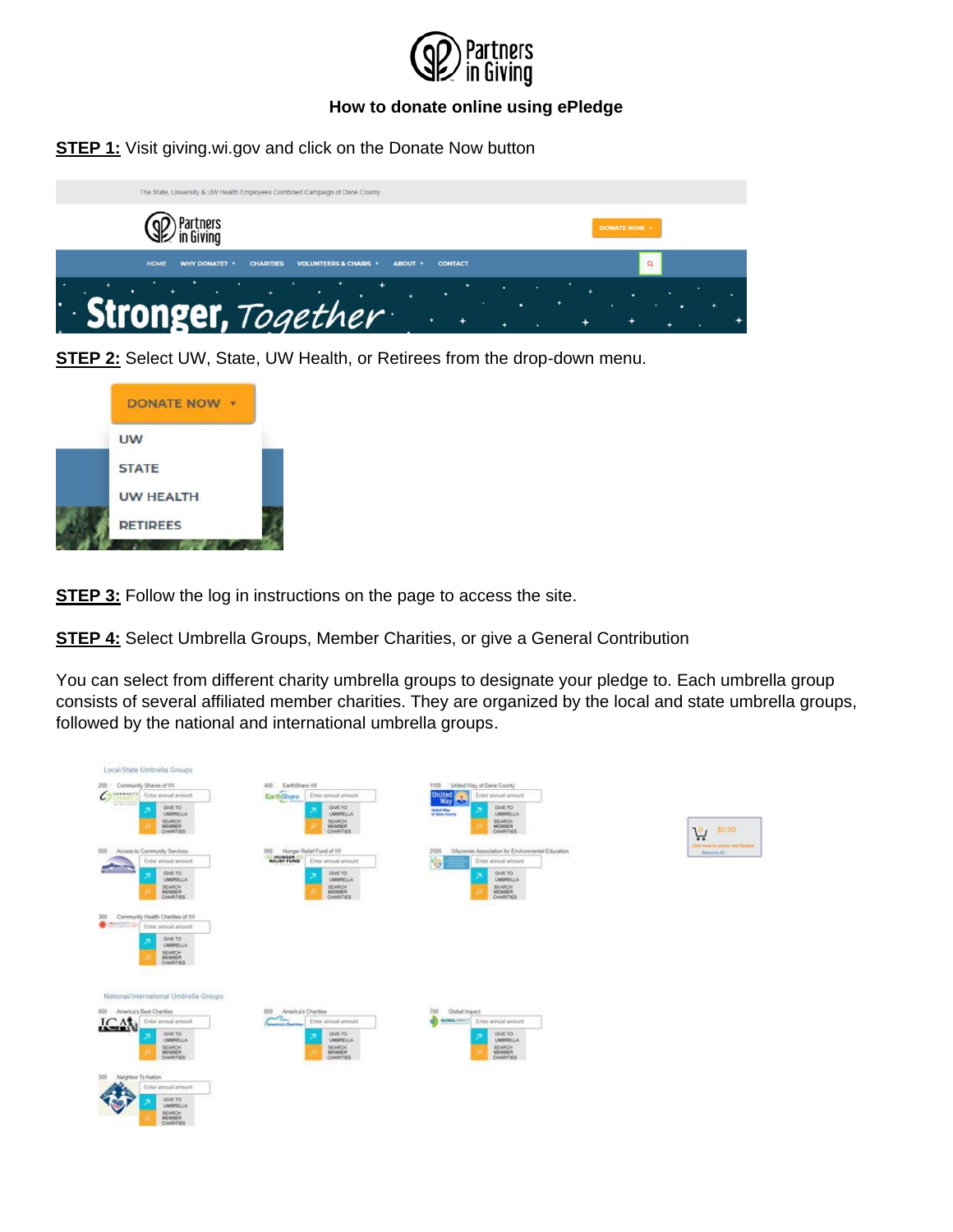

You can also choose to give a general contribution to the Partners in Giving Campaign.



To see a listing of the member charities within an umbrella, you can:

- Review the charity booklet available online at giving.wi.gov and then use the search feature on the website to select that agency.
- Click on Search Member Charities button which is located next to the umbrella icon. This will take you to a listing of all the member charities within that umbrella to view and select.



• Click on Search For A Charity on the menu. In the search box, you can enter either the name of a charity, a keyword, or the code for the agency from the booklet. Once entered, the list will update to show individual charities with a matching name or if the keyword can be found in any of the charity descriptions. To give to a charity, enter the amount for that charity in the box, and click Add to Cart. For more information about a specific charity, click on the charity name to open the charity's webpage in a new window.

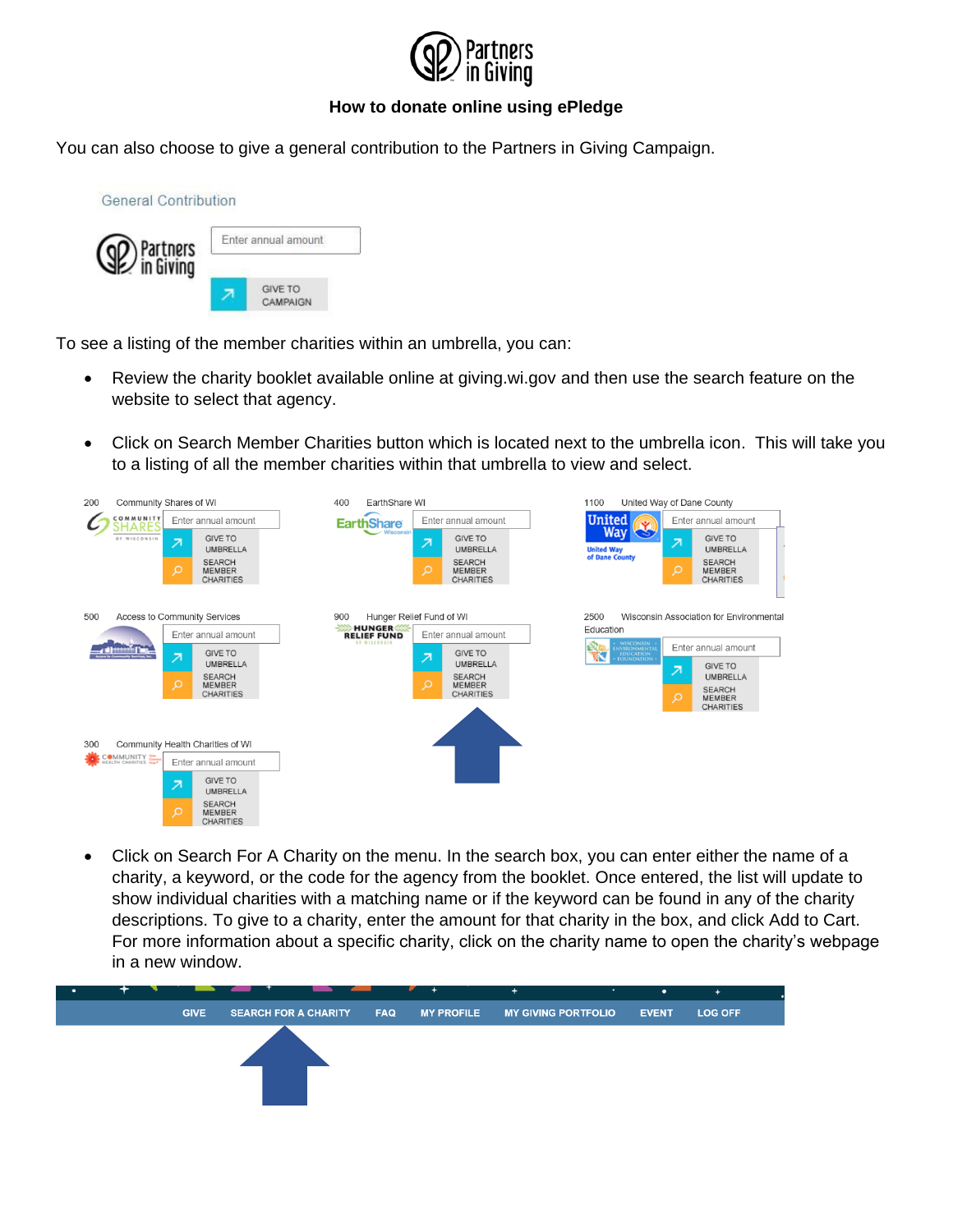

|         | below to narrow your search.              |             | Below is a full list of charities. If you are interested in giving to a charity, type in the amount you'd like to give in the field and click Add to Cart. You can also use the Umbrella Group names                                                                                                         |  |
|---------|-------------------------------------------|-------------|--------------------------------------------------------------------------------------------------------------------------------------------------------------------------------------------------------------------------------------------------------------------------------------------------------------|--|
|         |                                           |             | Community Health Charities of WI   Community Shares of WI   EarthShare WI   United Way of Dane County   Access to Community Services   Hunger Relief Fund of WI   Wisconsin<br>Association for Environmental Education   Neighbor to Nation   America's Best Charities   America's Charities   Global Impact |  |
|         |                                           |             | Enter a keyword into the Search box below to search for your favorite charity. Use Backspace to clear your previous keyword search.                                                                                                                                                                          |  |
| Search: |                                           |             |                                                                                                                                                                                                                                                                                                              |  |
|         |                                           |             | Still can't find the charity you are looking for? Please contact Partners in Giving at PartnersGiving@yahoo.com for assistance.                                                                                                                                                                              |  |
|         | Community Shares of WI                    |             |                                                                                                                                                                                                                                                                                                              |  |
|         | 248 1000 Friends<br>of Wisconsin.<br>inc. | Add to Cart | A leading proponent of land use policies and activities that advance healthy communities, positive economic outcomes, and environmental benefits in<br>Wisconsin.                                                                                                                                            |  |
|         | 242 ABC for<br>Health, Inc.               |             | An innovative public interest law firm that facilitates access to health care coverage and services for low-income clients through legal advocacy and<br>benefits counseling.                                                                                                                                |  |
|         | 227 American Civil                        | Add to Cart | Works to protect and promote civil liberties and civil rights of all Wisconsin residents through litination advocacy public education research and                                                                                                                                                           |  |

When you are done adding your selected umbrellas and charities, click on the cart to review and finalize your pledge.



Each of your designations will be tracked in the donation cart. If you need to remove any agencies, you can click the Remove button next the agency name, or to remove all click the Remove button at the top.

| <b>Selected Charities</b> |                                 |                      |  |  |  |  |
|---------------------------|---------------------------------|----------------------|--|--|--|--|
| Remove                    | <b>Selected Charities</b>       | <b>Annual Amount</b> |  |  |  |  |
| Remove                    | 1000 Friends of Wisconsin, Inc. | \$100.00             |  |  |  |  |
| Remove                    | Access Community Health Centers | \$100.00             |  |  |  |  |
|                           | <b>Total</b>                    | \$200.00             |  |  |  |  |

There is no limit to the number of charities you can designate to in a single online pledge.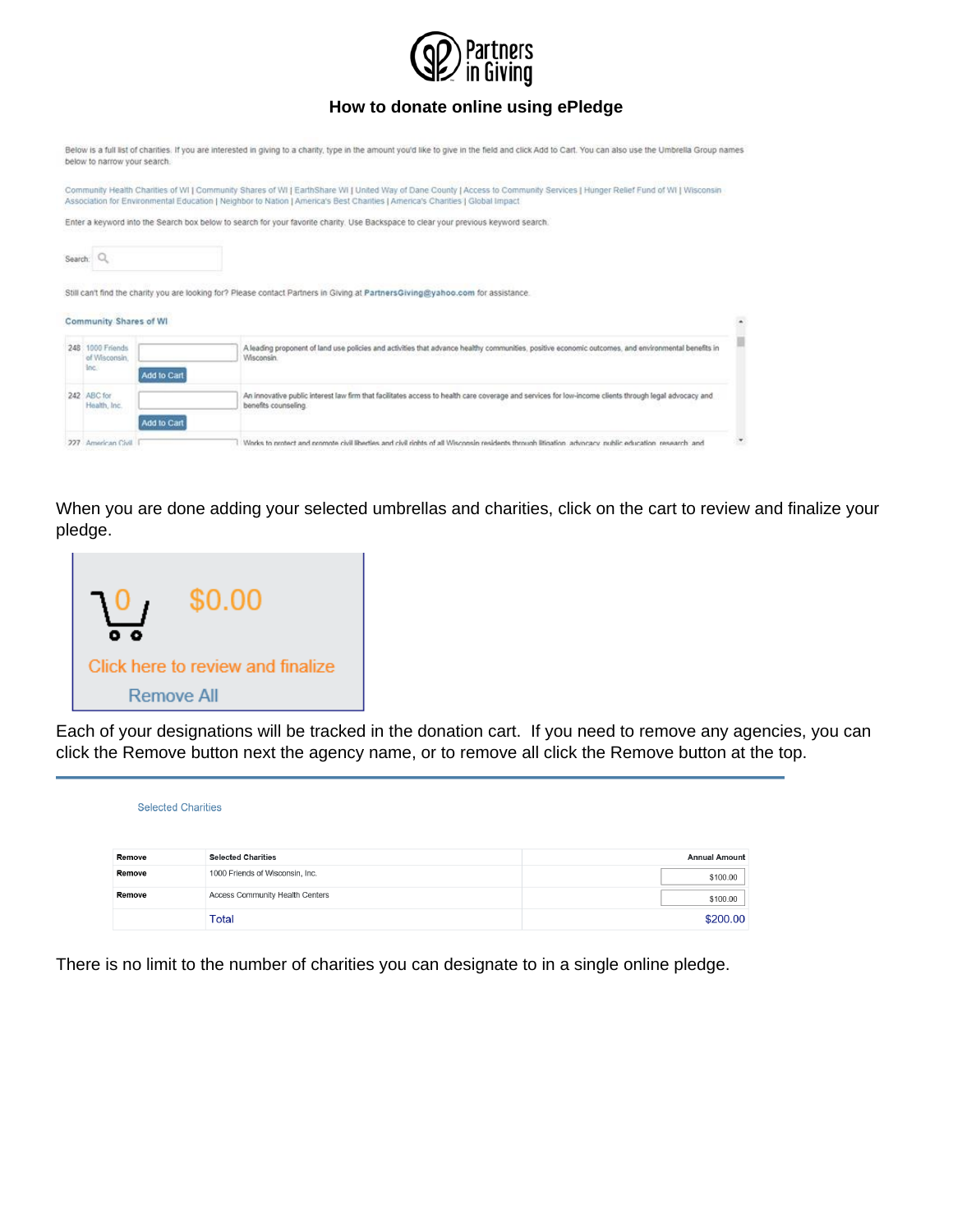

## **STEP 5:** Select your payment method

| <b>Payment Options</b> |                        |                                    |  |  |  |  |
|------------------------|------------------------|------------------------------------|--|--|--|--|
| 計                      | --                     | <b>Service</b><br>$\bullet$        |  |  |  |  |
| Payroll Deduction      | Credit Card - Paid Now | Credit Card - Paid in Installments |  |  |  |  |

The checkout process will be slightly different depending on the option that you choose.

**Payroll Deduction:** Contributions will begin with the first pay period of 2021. After selecting payroll deduction, choose the number of deductions.

If you are a State employee, the maximum number of pay periods is 26 if you are paid biweekly, and 12 if you are paid monthly.

If you are a University or UW Health employee, the maximum number of pay periods is 26 if you are paid biweekly and 12 if you are paid monthly.

If you would like your pledge taken entirely out of a single paycheck, select the number of deductions to 1.

**Payment by Credit or Debit Card:** There are 2 options: Credit Card Paid Now or Credit Card – Paid In Installments. Select your option and you will be asked to provide additional card details when you complete your pledge.

#### **STEP 6: Update your contact information and Release/Acknowledgement**

On the next screen you will update your contact information and select if you'd like your information released or to be anonymous.

□ Please do not release my name to any designated charities or associated umbrella groups. I prefer to remain anonymous.

Unless you check the box asking the campaign not to release your name, your name and address will be provided to your designated charities and their associated umbrella groups for acknowledgement of your gift. It is possible a charity or umbrella could publish your name as a donor.

#### **STEP 7: Review your contribution and submit**

Here you will be shown your final transaction summary, including designated charities and donation amounts.

If you selected payment by credit card, you will then be directed to provide your information, once submitted you will be taken to the thank you page. If you selected payroll deduction, clicking submit will complete your pledge

**STEP 8: Thank You!**